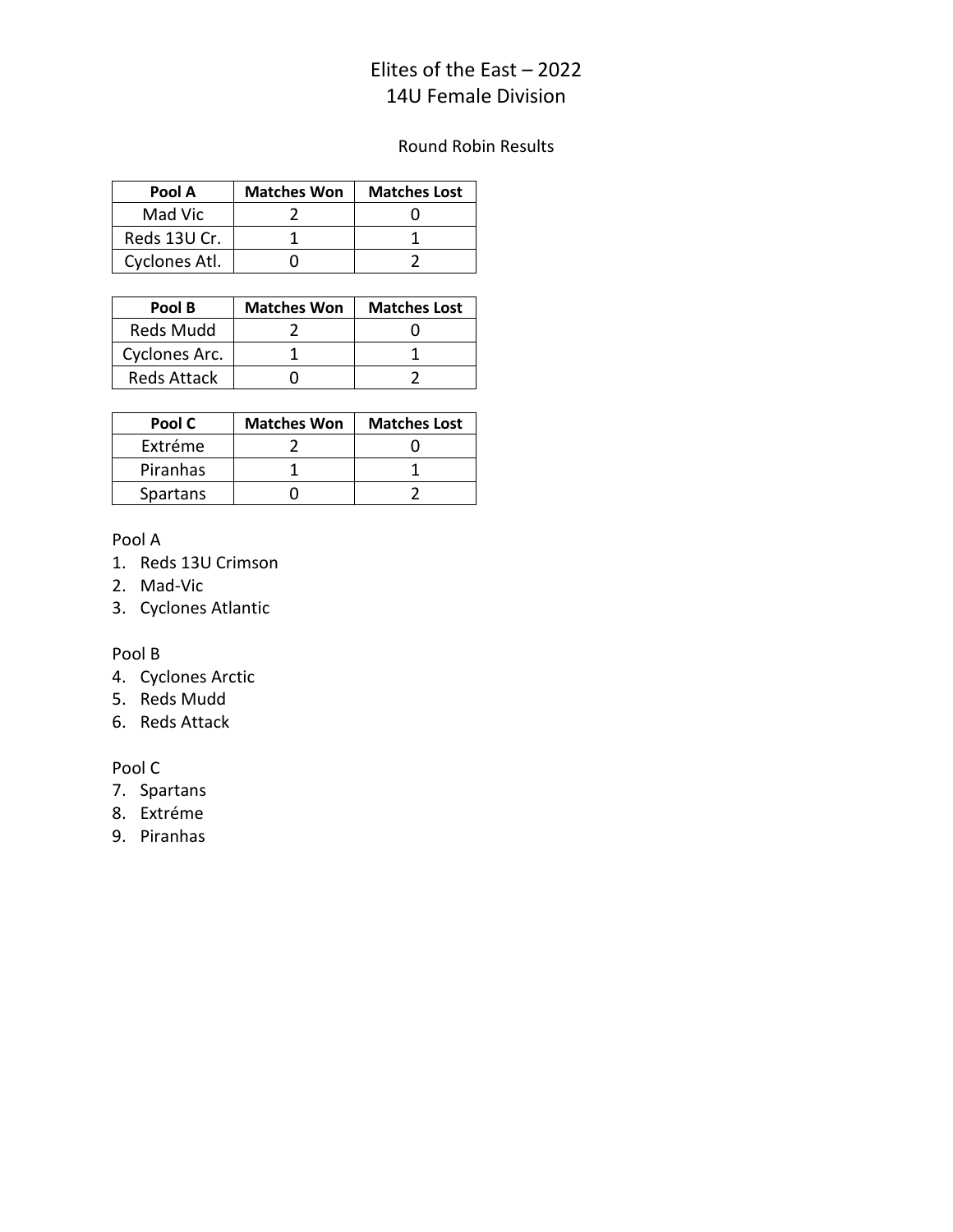# Elites of the East – 2022 14U Female Division

## Power Pool Results

| Pool AA          | <b>Matches Won</b> | <b>Matches Lost</b> |
|------------------|--------------------|---------------------|
| <b>Reds Mudd</b> |                    |                     |
| Mad Vic          |                    |                     |
| Extréme          |                    |                     |

| Pool BB              | <b>Matches Won</b> | <b>Matches Lost</b> |
|----------------------|--------------------|---------------------|
| Reds Crim 13         |                    |                     |
| <b>Cyclones Arct</b> |                    |                     |
| Piranhas             |                    |                     |

| Pool CC            | <b>Matches Won</b> | <b>Matches Lost</b> |
|--------------------|--------------------|---------------------|
| Spartans           |                    |                     |
| <b>Reds Attack</b> |                    |                     |
| Cyclones Atl.      |                    |                     |

Pool AA

- Mad-Vic
- Reds Mudd
- Extréme

#### Pool BB

- Reds 13U Crimson
- Cyclones Arctic
- Piranhas

Pool CC

- Cyclones Atlantic
- Reds Attack
- Spartans